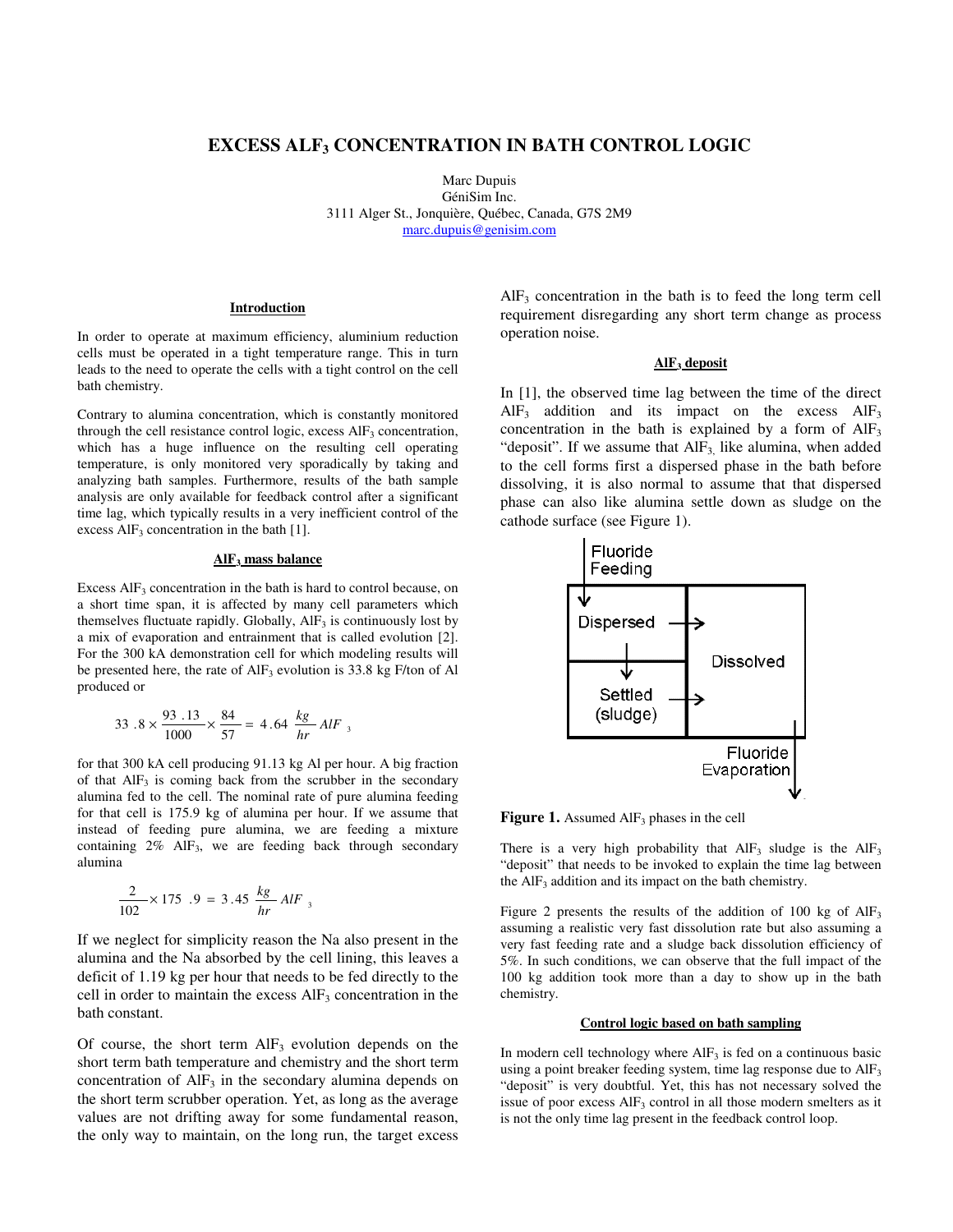

**Figure 2.** Cell response to a  $100 \text{ kg AlF}_3$  addition

As we will see below, the time lag between the collection of the bath sample and the introduction of the results in the cell controller database can also lead to significant oscillations in the excess  $\text{AlF}_3$ concentration in the bath.

#### Case no 1: 100 days response without feedback control

In Figure 3, we can see the 100 days cell response to a constant 1.2 kg per hour direct  $\text{AlF}_3$  feeding rate. Since 1.2 kg per hour is a bit more than what the cell needs to maintain a  $8.5\%$  excess  $\text{AlF}_3$ concentration, that concentration increases for about 50 days before an equilibrium at 9.2% is reached.



Figure 3. 100 days response without feedback control

Case no 2: Integral control, 1 sample per day, 1 day delay

Continuously readjusting the base direct  $AIF_3$  feeding rate every day based on the results of the analysis of the previous day sample analysis is an example of integral control feedback loop with a time lag. As we can see in Figure 4, when a 10% adjustment is made on the base direct  $\text{AIF}_3$  feeding rate each day for each 1% excess  $\text{AIF}_3$ concentration offset for the bath sample of the previous day, an oscillation pattern emerges.



**Figure 4.** Integral control, 1 sample per day, 1 day delay.

Case no 3: Proportional control, 1 sample per day, 1 day delay

Clearly, it is better to keep the base direct  $AIF_3$  feeding rate constant over time and rather make a one time adjustment proportional to the current concentration offset. Figure 5 presents the obtained results, there are no more oscillations but by using a proportional 1 kg/hr% proportional adjustment constant on a base 1.2 kg/hr feeding rate, we are ending up with a 0.5% permanent error as with a proportional only control mode, it takes an offset to make a correction.



**Figure 5.** Proportional control, 1 sample per day, 1 day delay.

#### Case no 4: PI control, 1 sample per day, 1 day delay

As it is presented in Figure 6, the permanent error can be eliminated by reintroducing the integral part of the feedback control (i.e. readjusting the base feeding rate at each feedback loop). This PI feedback control works so well that that could very well be the end of the story! Unfortunately, it relies on the fact that we are taking 1 bath sample per cell per day and that the results are available to the cell controller in 24 hours. Many smelters cannot keep up with this kind of schedule, so they have to reduce the bath sampling frequency introducing a longer time lag in the control feedback loop.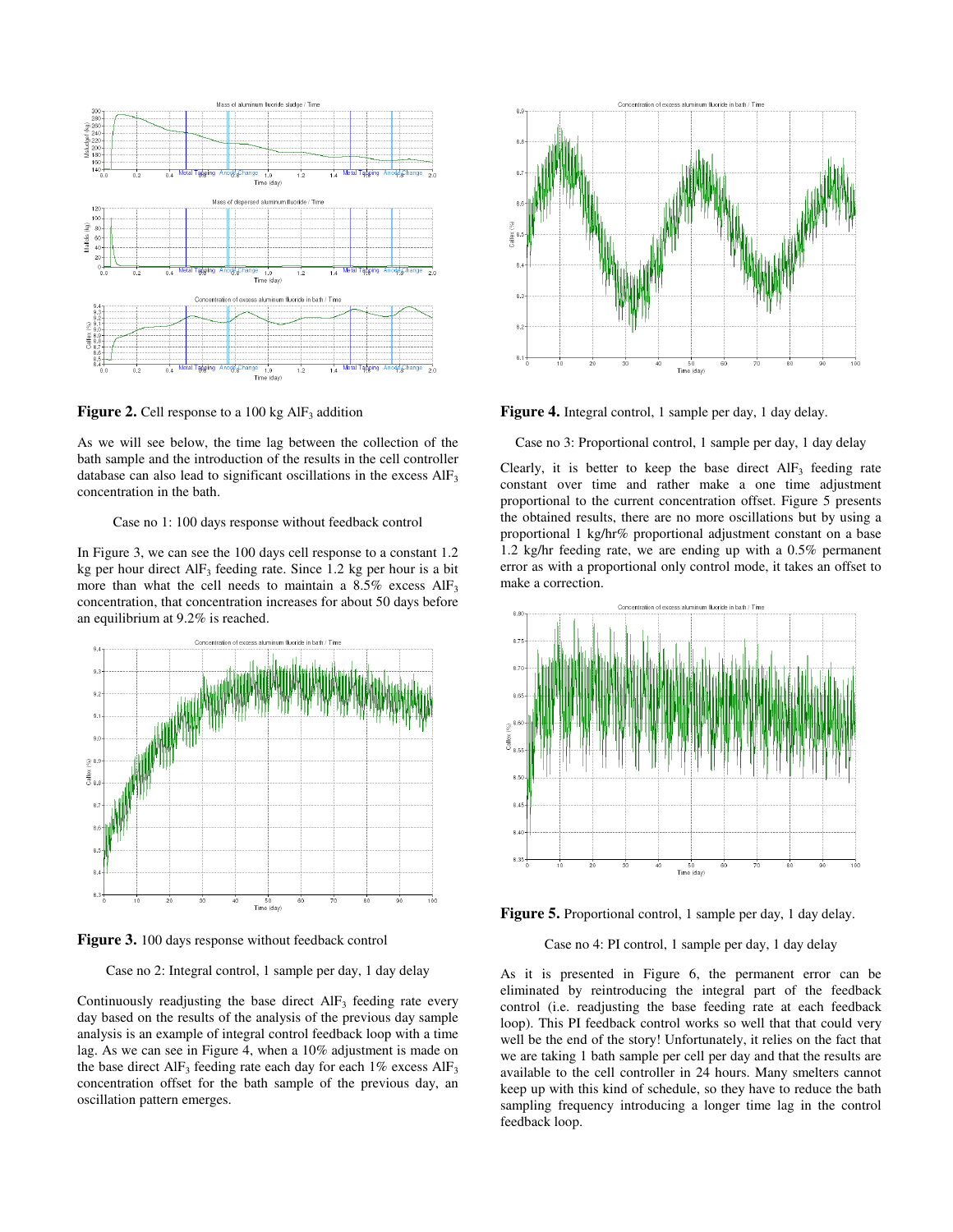

Figure 6. PI control, 1 sample per day, 1 day delay

Case no 5: Proportional control, 1 sample per 2 days, 2 days delay

As we can see in Figure 7, the pure proportional feedback control loop is not too much affected by the decrease of the sampling frequency and the corresponding increase of the time lag. On the long term, it is stabilizing to the same permanent error after a more significant overshoot. Of course, as it is leaving a permanent offset, the proportional only feedback control is not the best option.





Case no 6: PI control, 1 sample per 2 days, 2 days delay

By comparing Figure 8 to Figure 6, we can see that the doubling of the time lag had some destabilizing effect on the feedback response. But considering that the laboratory bath sample analysis expenses have been cut by half, that little negative impact on the process may well be small enough to lead to a positive economical impact for the smelter.

Case no 7: Proportional control, 1 sample per 3 days, 3 days delay

For some reason, this is no longer the case when the sampling frequency is further decreased to 1 sample per 3 days with a corresponding 3 days time lag in reporting the results to the cell controller.



**Figure 8.** PI control, 1 sample per 2 days, 2 days delay

By keeping the same 1 kg/hr% proportional adjustment constant, as we can see in Figure 9, even the pure proportional feedback control mode is destabilized enough to exhibit permanent oscillations in addition to a permanent error. That proportional adjustment constant is now too big considering the 3 days time lag in the feedback control loop.



**Figure 9.** Proportional control, 1 sample per 3 days, 3 days delay

Case no 8: PI control, 1 sample per 3 days, 3 days delay

Of course, adding integral feedback to a constantly overshooting proportional controller only contributes to destabilize more the system as we can see in Figure 10. This time, we have a truly unstable feedback control that will need to be reinitialized frequently before it diverges completely!

Case no 9: Proportional control, 1 sample per 3 days, 3 days delay

Fortunately, when a proportional controller overshoots, there is a simple remedy to the problem, the proportional feedback constant simply needs to be reduced. While keeping the 3 days sampling frequency, simply reducing the proportional feedback constant to 0.5 kg/hr% completely re-stabilizes the system, obviously the price to pay is the doubling of the permanent error as we can see in Figure 11.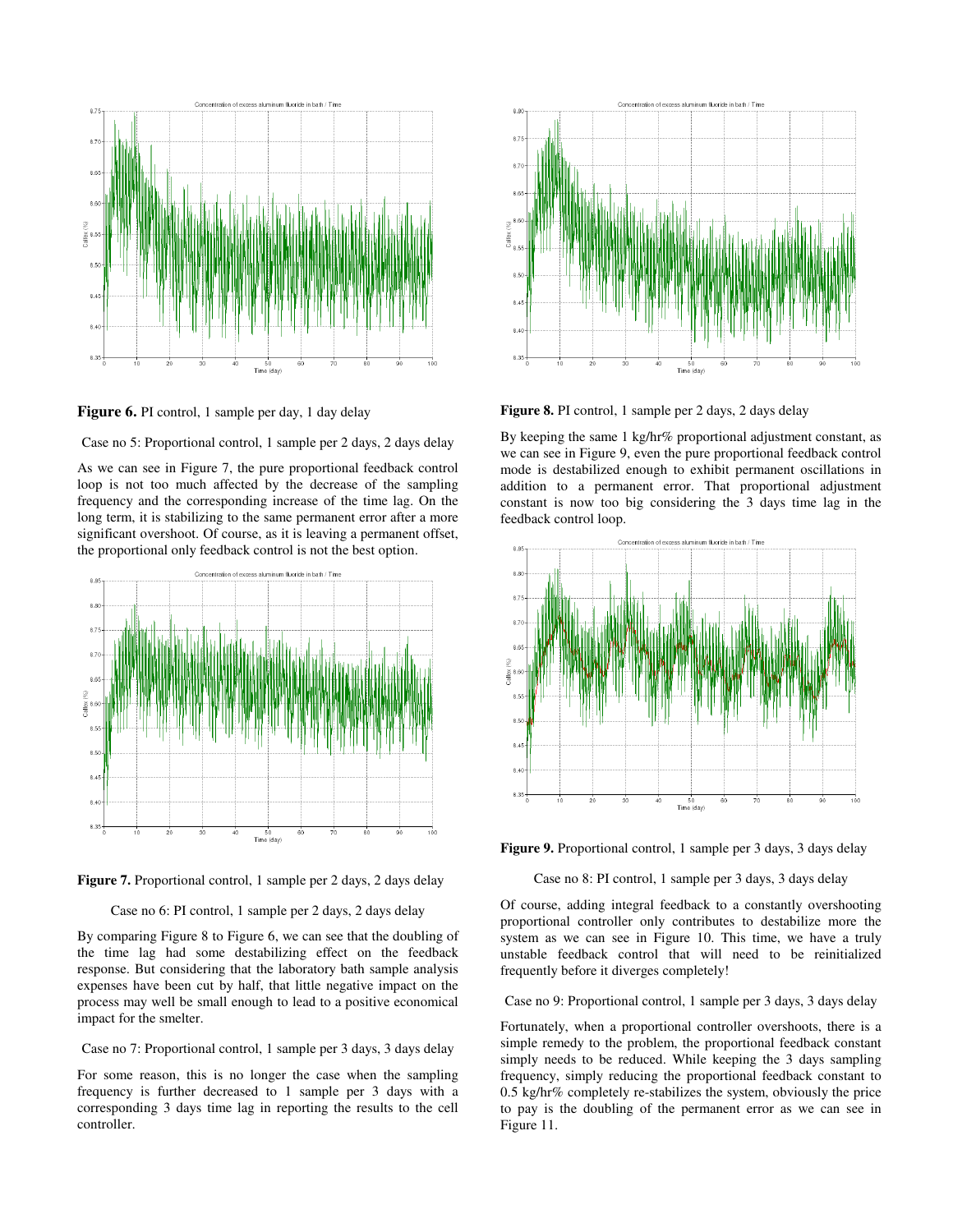

**Figure 10.** PI control, 1 sample per 3 days, 3 days delay.





Case no 10: PI control, 1 sample per 3 days, 3 days delay

Again, fortunately, now that the proportional feedback has been re-stabilized, adding the integral feedback control will eliminate back the permanent error as we can see in Figure 12. This time, this could very well be the end on the story!

#### **Control logic based on bath temperature measurement**

In order to avoid completely having to do all those bath sample analysis on a continuous basis and to have to suffer the impact of the time lag in the feedback control, Desclaux [3] proposed to control the bath chemistry based on the feedback from the cell operating temperature.

As demonstrated by Desclaux, there is a very strong correlation between the excess  $\text{AlF}_3$  concentration in the bath and the cell operating temperature as shown in Figure 13. That correlation is established through the relation that exists between the bath chemistry and its liquidus temperature and the fact that there is a strong correlation between the bath liquidus temperature and the cell operating temperature through the cell superheat.



**Figure 12.** PI control, 1 sample per 3 days, 3 days delay.



**Figure 13.** Correlation between excess  $\text{AlF}_3$  temperature and bath temperature

Unfortunately, on short periods of time, that correlation is not as strong as there are many short term events that influence the cell instantaneous cell superheat like the alumina feeding regime (overfeeding or underfeeding) and events like anode change, anode effect, noise treatment, etc. Furthermore, other bath additives like alumina and  $CaF<sub>2</sub>$  also influence the bath liquidus temperature.

As a result, using the cell operating temperature as feedback to control the excess  $\text{AlF}_3$  concentration, although it eliminates the time lag, does introduce significant noise that destabilize the feedback response as we will see below.

Case no 1: Proportional control, 1 measure per day, no delay

Figure 14 presents the feedback response obtained when using a 0.1 kg/hrºC proportional constant. Even with that quite small proportional constant leaving a huge permanent error, we can see that the extensive temperature noise has introduced some non negligible instability in the response. Furthermore, the constant is so small that the response is not so different from the case presented in Figure 3 where there is no control at all.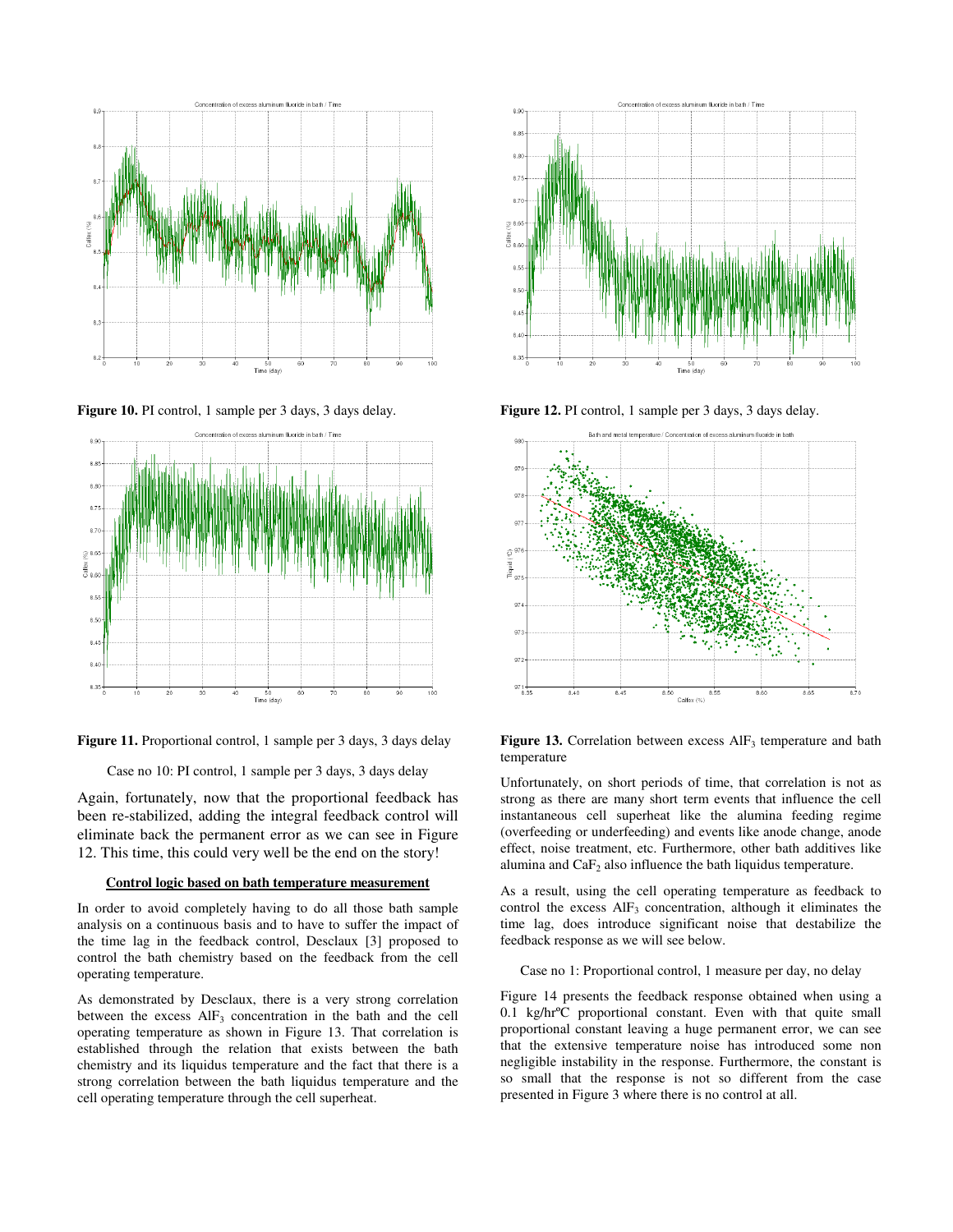

**Figure 14.** Proportional control, 1 measure per day, no delay

Case no 2: Proportional control, 1 measure per day, no delay

Using a 0.3 kg/hrºC proportional constant reduces slightly that permanent error but increased significantly the oscillation in the response as we can see in Figure 15.



**Figure 15.** Proportional control, 1 measure per day, no delay

Clearly, controlling the excess  $\text{AlF}_3$  concentration using only bath temperature measurement even with one measurement per cell per day and without any time delay is not as stable as using bath sampling even with a much lower feedback control frequency and a quite significant time lag.

## **Control logic based on both bath sampling and bath temperature measurement**

Many modern bath excess AlF<sub>3</sub> concentration control strategies [4,5] are using both the time lagged bath sample analysis and the bath temperature in their control feedback loop. Is this a good idea?

Case no 1: PI mixed control, 1 sample per day, 1 day delay, 1 temperature measurement per day, no delay

Figure 16 presents one of the best possible feedback control response that can be obtained using that mixed control strategy. The bath temperature target is set to 975ºC, which is compatible with a  $8.5\%$  excess  $\text{AlF}_3$  concentration target for that demonstration cell operating at that current superheat and average alumina and  $CaF<sub>2</sub>$  concentrations. All those factors are important as the correlation presented in Figure 13 only holds in those conditions.

Furthermore, the bath sample analysis results are only lagging the temperature measurement by 1 day reducing the risk of being out of phase and hence inconsistent for the cell controller to act upon. The proportional constants are set to 1 kg/hr% and 0.3 kg/hrºC respectively.



**Figure 16.** PI mixed control, 1 sample per day, 1 day delay, 1 temperature measurement per day, no delay

Clearly when compared with the response of Figure 6, using the bath temperature in addition to the bath sample analysis only adds instability to the response.

Case no 2: PI mixed control, 1 sample per day, 1 day delay, 1 temperature measurement per day, no delay using inconsistent targets

It is important to notice that this is one of the best possible feedback responses possible. A more probable response would be the feedback response resulting from the tug of war itself resulting from setting inconsistent targets between the 2 parts of the controller.

This is a more likely scenario because there are many factors affecting the correlation between the excess  $\text{AlF}_3$  and the bath temperature. As example, Figure 17 presents the modified bath excess  $AIF_3$  vs. bath temperature correlation when the  $CaF_2$ concentration increases from 3% (in figure 13) to 8%.

As we can see, there is about a 5ºC shift down in the obtained correlation. Similar shift in the correlation will occur if the cell superheat is increasing due to cell amperage increase per example. In fact, the list of factors affecting that correlation is extremely long: bath chemistry excluding excess AlF<sub>3</sub>, cell amperage, ACD, anode size, anode cover thickness etc.

Any shift in the correlation will mean that if not readjusted, the 2 controller targets will become inconsistents. Case 2 is identical to Case 1 in all aspects except that the bath temperature target has been set to 970ºC instead of 975ºC. Figure 18 presents the resulting tug of war feedback control response. Clearly this is the worst type of control response possible. Unfortunately, this is still a quite common one in the industry even nowadays.